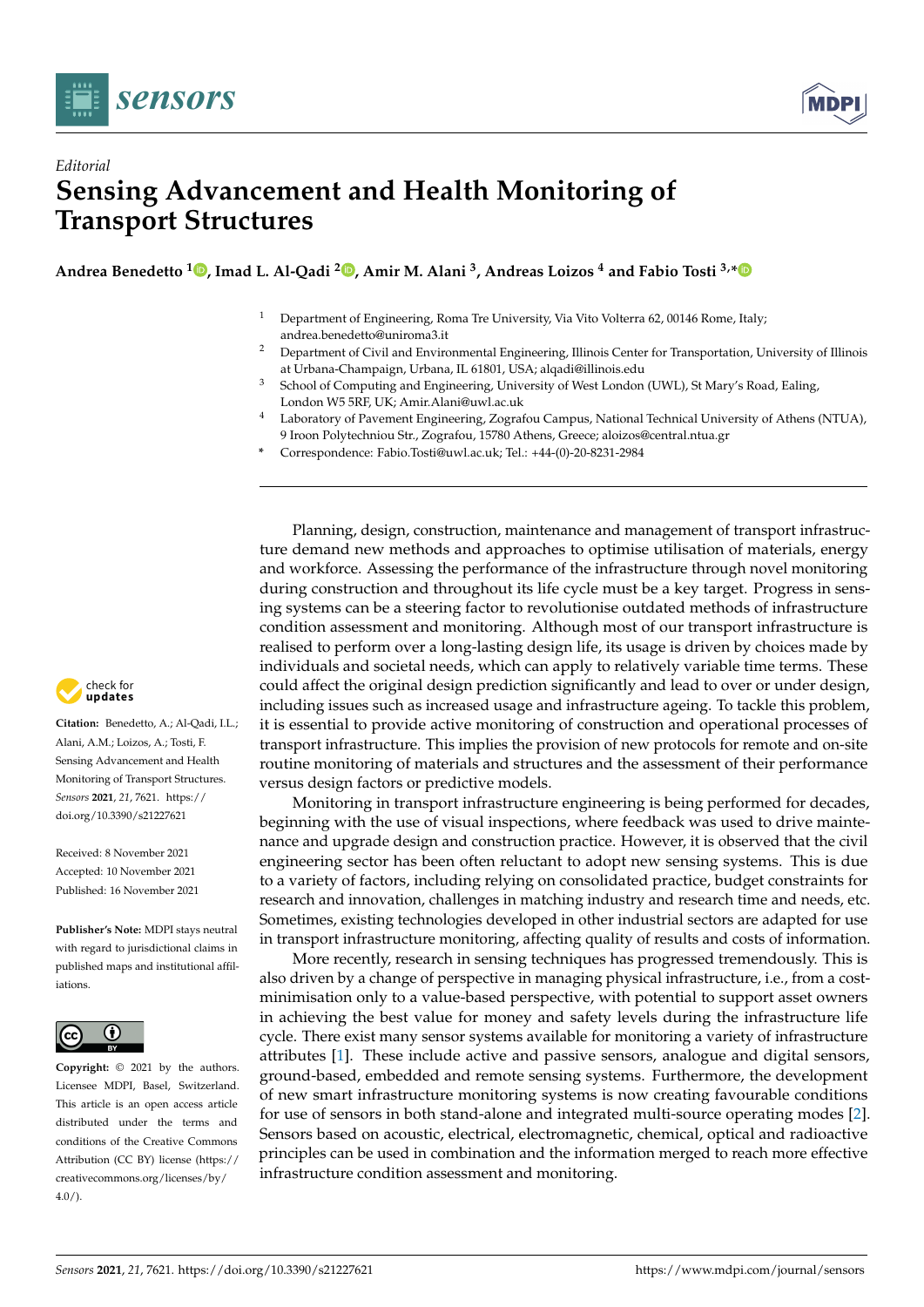This Special Issue of Sensors aims to report significant recent advances in sensing systems for assessment and health monitoring of transport infrastructure and construction materials. The thirteen accepted papers cover theoretical, numerical and experimental developments across the whole range of transportation modes (highways, railways and airfields), including research findings in sensing techniques for construction materials.

Shokravi et al. [\[3\]](#page-3-2) presents a review on vehicle-assisted techniques for structural health monitoring of bridges. A comprehensive overview is provided on methods such as vision-based, weigh-in-motion (WIM), bridge weigh-in-motion (BWIM), drive-by and vehicle–bridge interaction (VBI)-based models. Furthermore, the performance of vehicleassisted methods is analyzed and future directions for research in this area are outlined. These include to compensate the drawbacks of individual approaches by using smart and autonomous vehicle-assisted monitoring methods.

With the aim to investigate into the mechanisms leading to shear failure on composite rocks, Liu et al. [\[4\]](#page-3-3) report a monitoring test based on the piezoelectric active sensing and the wavelet packet analysis methods. Specimens are prepared to replicate in laboratory the composite rocks using cement. Two pairs of piezoelectric smart aggregates (SAs) are embedded in the composite specimens and an active sensing-based monitoring test is conducted during the shear test. Moreover, a wavelet packet analysis is carried out to compute the energy of the monitoring signal. The results demonstrate that signal amplitudes and peak values decrease significantly upon the shear failure of the composite specimens, whereas the shear failure and damage indices of the composite specimens increase abruptly.

Niu et al. [\[5\]](#page-3-4) present a summary of existing measurement methods for tire-pavement friction estimation in airport runways. A multi-sensor information fusion scheme based on acoustic, optical and tread sensors, amongst others, is also proposed to estimate the friction coefficient and prospectively support aircraft maneuvering and decision-making processes in real-time.

Zhu et al. [\[6\]](#page-3-5) propose an investigation into the improvement mechanism of steel slag on the low-temperature fracture behavior of permeable asphalt mixtures by acoustic emission (AE) testing. The authors use steel slag coarse aggregates to replace basalt coarse aggregates by volume at different levels (0%, 25%, 50%, 75% and 100%). The lowtemperature splitting test with slow loading is used to obtain steady crack growth and the crack initiation and propagation of specimens are monitored by the AE technique in real time. Results show that the permeable asphalt mixtures with 100% steel slag have the optimal low-temperature cracking resistance. The analysis of the outcomes from the AE technique has proven that the incorporation of 100% steel slag reduces the shear events and restrains the growth of shear cracking in specimens at the macro-crack stage.

Kampczyk [\[7\]](#page-3-6) presents a new approach to monitor the geometry of visibility triangles of railway level crossings (RLCs) using an electronic total station (TS) and a magneticmeasuring square (MMS). The angles of intersection between the road and the railway track axes and additional attributes related to the analysis and evaluation of general visibility conditions are accounted to demonstrate visibility. Results from a real case study prove the viability of the proposed approach and its potential impact on traffic safety at RLCs.

To achieve more accurate prediction of vehicle loads, Wu et al. [\[8\]](#page-3-7) report a modified encoder-decoder architecture grafted with a signal-reconstruction layer to identify the properties of moving vehicles (i.e., velocity, wheelbase and axle weight) using merely the bridge dynamic response. A numerical simulation of a vehicle-bridge coupling model is used for this purpose. Outcomes prove that the method discussed in this study can predict traffic loadings, including properties of moving vehicles, without additional sensors or any vehicle weight label.

Lee et al. [\[9\]](#page-3-8) present a smartphone-based dual-acquisition method system capable of acquiring images of road-surface anomalies and measuring the vehicle' s three-axis acceleration upon their detection. Images are classified based on type and scale of anomalies and histograms of maximum variations of the acceleration in the gravitational direction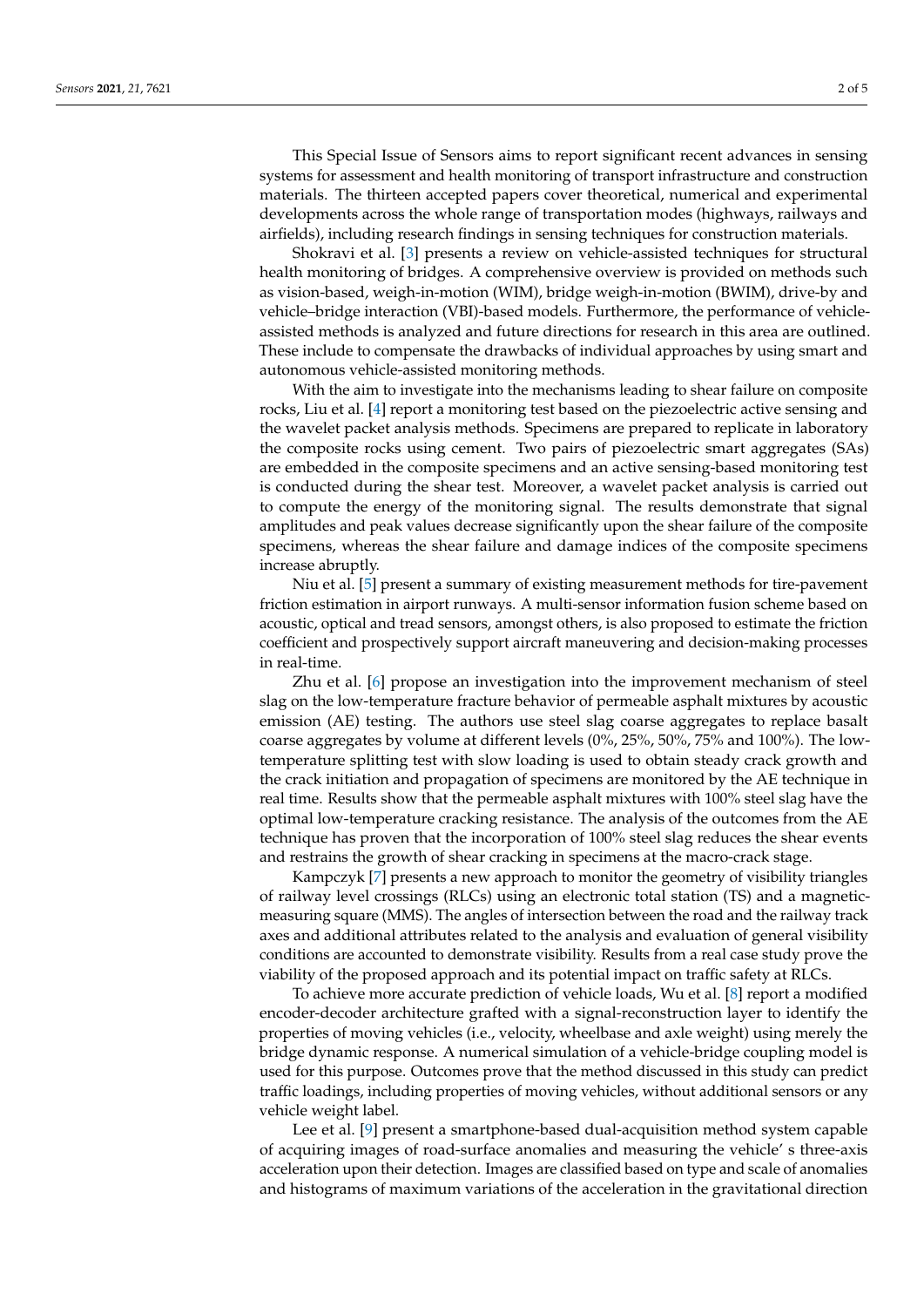are compared. Results demonstrate that the proposed approach can estimate accurately road-surface anomalies by linking them with a specific range of the maximum variation of acceleration.

Miwa [\[10\]](#page-3-9) proposes a vibro–Doppler radar (VDR) measurement method to quantitatively evaluate rebar corrosion in reinforced concrete specimens. The author provides measurements of the rebar vibration ability forcibly vibrated in concrete by an excitation coil. It is demonstrated that the detection of the rebar vibration displacement by the proposed method is barely affected by moisture in concrete. Furthermore, an electrolytic corrosion test is carried out to monitor the displacement in the same specimens and results are compared to the rebar corrosion loss from VDR. The author proves that a relationship exists between the increase of the rebar vibration displacement process and the formation of corrosion cracks on the concrete surface.

Cao and Al-Qadi [\[11\]](#page-3-10) present a numerical method to estimate asphalt pavement specific gravity from its dielectric properties. A three-phase numerical model considering aggregate, binder and air-void components is developed using an asphalt concrete mixture generation algorithm. The uneven air-void distribution in the three-phase model is generated through a take-and-add algorithm. The proposed model is capable of correlating pavement density and bulk and component dielectric properties. Additionally, the authors validate the model using field data collected with ground penetrating radar (GPR) and methods for calculation of the asphalt concrete mixture dielectric permittivity, including reflection amplitude (RA) and two-way travel time (TWTT) signal processing methods. Results indicate a higher sensitivity of the RA approach to surface thin layers compared to the TWTT method.

Gkyrtis et al. [\[12\]](#page-3-11) report an integrated approach combining pavement sensing profile and deflectometric data that further evaluates indications of increased pavement roughness. Data including falling weight deflectometer (FWD) and road surface profiler (RSP) measurements are used in conjunction with additional geophysical inspection data from GPR. Based on the response from pavement modelling, promising results demonstrate that the method could proactively assists related agencies and asset owners in the health monitoring of transport infrastructure.

Fiorentini et al. [\[13\]](#page-3-12) propose a methodology to correlate displacement measurements from interferometric synthetic aperture radar (InSAR) technique and measurements of road pavement surface roughness through laser profilometer along a 10 km-long pavement section. The authors use machine learning (ML) algorithms for prediction of average vertical displacements—detected by the persistent scatterer InSAR (PS-InSAR) technique and the International Roughness Index (IRI) to quantify roughness. Research outcomes reveal a clear relationship between displacements from ML algorithms and the IRI values in several sections. The authors report that additional efforts are still required to reach a more comprehensive agreement between the two investigated methods. To achieve this goal, it is suggested to integrate traffic-related data, as well as structural and materials information into the ML algorithms.

Capozzoli et al. [\[14\]](#page-4-0) investigate into the potentialities and limitations of the GPR and the electrical resistivity tomography (ERT) techniques with electrodes located both on the surface and in boreholes. An analogue model of a reinforced concrete frame is used for the experimental tests on full-size physical models. Results demonstrate the accuracy of GPR in reconstructing the rebar positions and detect potential defects, whereas the development of ad-hoc ERT methods are recommended to support the characterisation and monitoring of buried reinforced concrete foundation structures. A new structural monitoring approach based on the use of cross-hole ERTs (CHERTs) is also introduced to reduce uncertainties in data interpretation.

Research presented by Gagliardi et al. [\[15\]](#page-4-1) aims to demonstrate the viability of using medium-resolution Copernicus ESA Sentinel-1A (C-band) SAR products and their contribution to improve current maintenance strategies in case of localized foundation settlements in airport runways. A geostatistical study is developed for the exploratory spatial data anal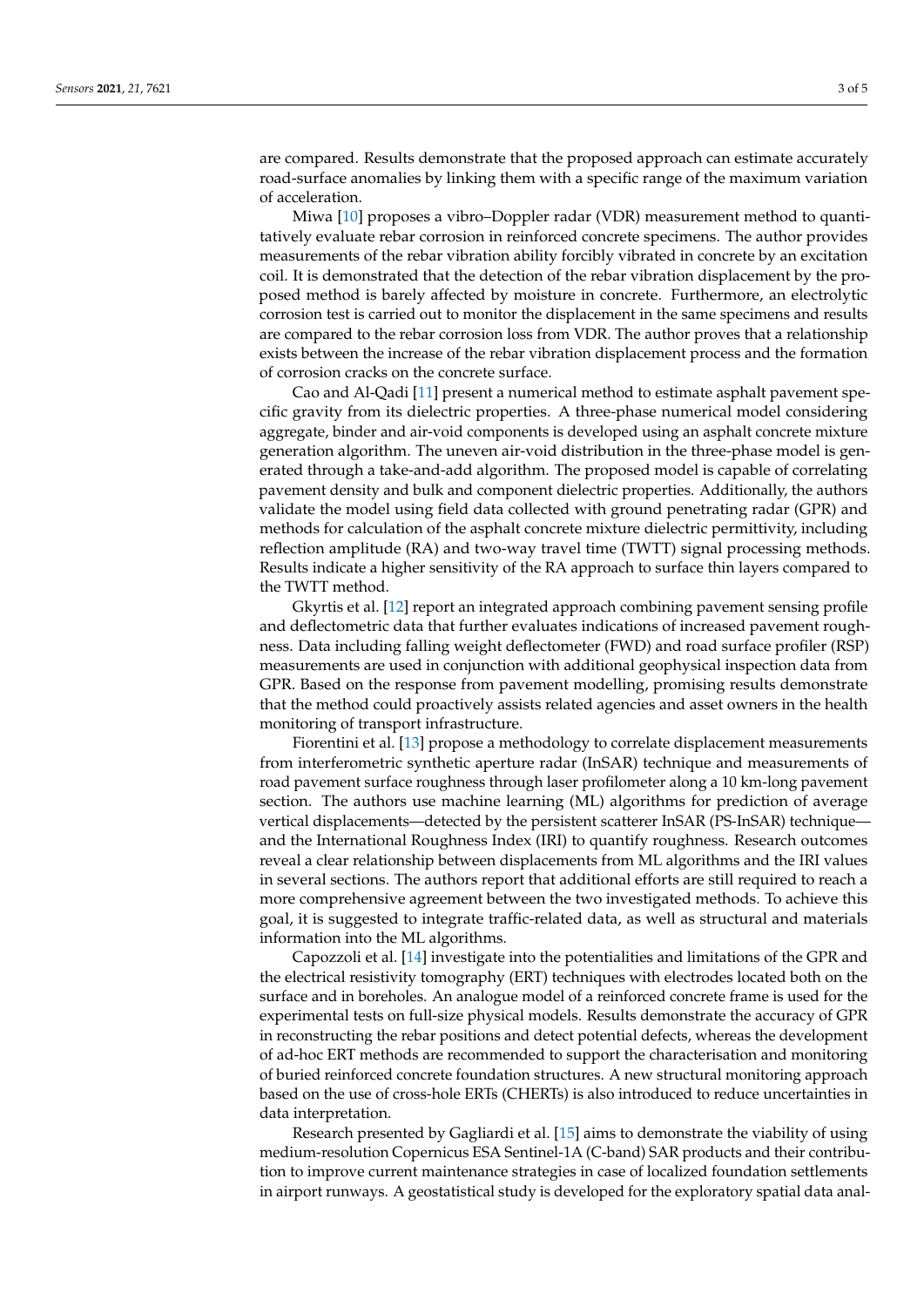ysis and the interpolation between Sentinel-1A SAR data and topographic levelling data collected on a real-life airport runway, affected by known geotechnical settlements. The analysis provides ample information on the spatial continuity of the medium-resolution data in comparison with the high-resolution COSMO-SkyMed data and the ground-based topographic levelling data. Furthermore, a comparison between the persistent scatterers interferometry (PSI) outcomes from the Sentinel-1A SAR data—interpolated through ordinary Kriging—and the ground-truth topographic levelling information demonstrates the high accuracy of the Sentinel 1 data.

To conclude, the research presented in this Special Issue emphasizes the importance of using sensing systems for accurate and systematic monitoring and assessment of transport infrastructure and construction materials. Infrastructure is central in our society's assets and commitment to ensure efficient management and maintenance should be continuous and reliable. It is observed that research has been developed to suggesting solutions for issues concerning both the short-term and the long-term performance of the infrastructure. To this effect, the application of emerging technologies for enhanced monitoring of infrastructure assets can potentially limit the risk of construction negligence, disruption and failure. Major efforts must be dedicated to find flexible solutions for infrastructure systems ageing with different time scales and requiring different repair and maintenance strategies. As well as experimental research conducted in laboratory, it is therefore important to demonstrate the effectiveness of sensing systems in the field. This could contribute to raise public awareness more effectively and facilitate a faster transition between research and industrial applications.

**Funding:** This research received no external funding.

**Acknowledgments:** The Guest Editors are sincerely grateful to all the referees for their contribution to improve the quality of the research published in this Special Issue. A sincere thank goes to Cynthia He, Assistant Editor of Sensors, as well as to the editorial team members of the journal for their technical assistance.

**Conflicts of Interest:** The authors declare no conflict of interest.

## **References**

- <span id="page-3-0"></span>1. Soga, K.; Schooling, J. Infrastructure sensing. *Interface Focus* **2016**, *6*, 20160023. [\[CrossRef\]](http://doi.org/10.1098/rsfs.2016.0023) [\[PubMed\]](http://www.ncbi.nlm.nih.gov/pubmed/27499845)
- <span id="page-3-1"></span>2. Tosti, F.; Benedetto, A.; Ciampoli, L.B.; D'Amico, F.; Plati, C.; Loizos, A. Guest Editorial: Data Fusion, integration and advances of non-destructive testing methods in civil and environmental engineering. *NDT E Int.* **2020**, *115*, 102286. [\[CrossRef\]](http://doi.org/10.1016/j.ndteint.2020.102286)
- <span id="page-3-2"></span>3. Shokravi, H.; Shokravi, H.; Bakhary, N.; Heidarrezaei, M.; Rahimian Koloor, S.S.; Petrů, M. Vehicle-Assisted Techniques for Health Monitoring of Bridges. *Sensors* **2020**, *20*, 3460. [\[CrossRef\]](http://doi.org/10.3390/s20123460) [\[PubMed\]](http://www.ncbi.nlm.nih.gov/pubmed/32575359)
- <span id="page-3-3"></span>4. Liu, Y.; Ye, Y.; Wang, Q.; Wang, W. Experimental Research on Shear Failure Monitoring of Composite Rocks Using Piezoelectric Active Sensing Approach. *Sensors* **2020**, *20*, 1376. [\[CrossRef\]](http://doi.org/10.3390/s20051376) [\[PubMed\]](http://www.ncbi.nlm.nih.gov/pubmed/32138205)
- <span id="page-3-4"></span>5. Niu, Y.; Zhang, S.; Tian, G.; Zhu, H.; Zhou, W. Estimation for Runway Friction Coefficient Based on Multi-Sensor Information Fusion and Model Correlation. *Sensors* **2020**, *20*, 3886. [\[CrossRef\]](http://doi.org/10.3390/s20143886) [\[PubMed\]](http://www.ncbi.nlm.nih.gov/pubmed/32668618)
- <span id="page-3-5"></span>6. Zhu, B.; Liu, H.; Li, W.; Wu, C.; Chai, C. Fracture Behavior of Permeable Asphalt Mixtures with Steel Slag under Low Temperature Based on Acoustic Emission Technique. *Sensors* **2020**, *20*, 5090. [\[CrossRef\]](http://doi.org/10.3390/s20185090) [\[PubMed\]](http://www.ncbi.nlm.nih.gov/pubmed/32906810)
- <span id="page-3-6"></span>7. Kampczyk, A. An Innovative Approach to Surveying the Geometry of Visibility Triangles at Railway Level Crossings. *Sensors* **2020**, *20*, 6623. [\[CrossRef\]](http://doi.org/10.3390/s20226623) [\[PubMed\]](http://www.ncbi.nlm.nih.gov/pubmed/33228019)
- <span id="page-3-7"></span>8. Wu, Y.; Deng, L.; He, W. BwimNet: A Novel Method for Identifying Moving Vehicles Utilizing a Modified Encoder-Decoder Architecture. *Sensors* **2020**, *20*, 7170. [\[CrossRef\]](http://doi.org/10.3390/s20247170) [\[PubMed\]](http://www.ncbi.nlm.nih.gov/pubmed/33327614)
- <span id="page-3-8"></span>9. Lee, T.; Chun, C.; Ryu, S.-K. Detection of Road-Surface Anomalies Using a Smartphone Camera and Accelerometer. *Sensors* **2021**, *21*, 561. [\[CrossRef\]](http://doi.org/10.3390/s21020561) [\[PubMed\]](http://www.ncbi.nlm.nih.gov/pubmed/33466847)
- <span id="page-3-9"></span>10. Miwa, T. Non-Destructive and Quantitative Evaluation of Rebar Corrosion by a Vibro-Doppler Radar Method. *Sensors* **2021**, *21*, 2546. [\[CrossRef\]](http://doi.org/10.3390/s21072546) [\[PubMed\]](http://www.ncbi.nlm.nih.gov/pubmed/33916470)
- <span id="page-3-10"></span>11. Cao, Q.; Al-Qadi, I. Development of a Numerical Model to Predict the Dielectric Properties of Heterogeneous Asphalt Concrete. *Sensors* **2021**, *21*, 2643. [\[CrossRef\]](http://doi.org/10.3390/s21082643) [\[PubMed\]](http://www.ncbi.nlm.nih.gov/pubmed/33918858)
- <span id="page-3-11"></span>12. Gkyrtis, K.; Loizos, A.; Plati, C. Integrating Pavement Sensing Data for Pavement Condition Evaluation. *Sensors* **2021**, *21*, 3104. [\[CrossRef\]](http://doi.org/10.3390/s21093104) [\[PubMed\]](http://www.ncbi.nlm.nih.gov/pubmed/33946870)
- <span id="page-3-12"></span>13. Fiorentini, N.; Maboudi, M.; Leandri, P.; Losa, M. Can Machine Learning and PS-InSAR Reliably Stand in for Road Profilometric Surveys? *Sensors* **2021**, *21*, 3377. [\[CrossRef\]](http://doi.org/10.3390/s21103377) [\[PubMed\]](http://www.ncbi.nlm.nih.gov/pubmed/34066242)